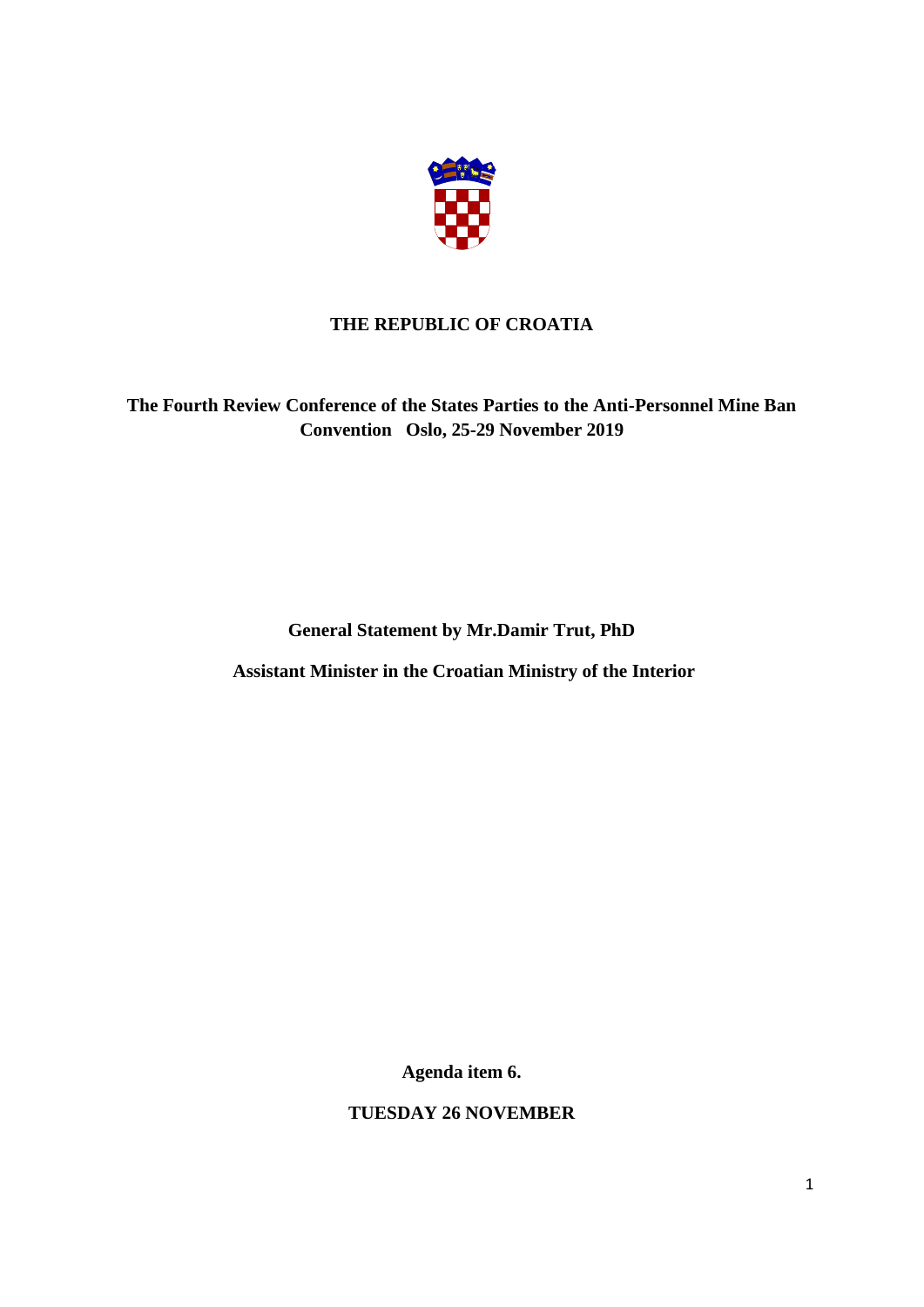Mr President, conference participants, colleagues and shareholders of the world mine-action system,

Allow me first to thank the Kingdom of Norway for organising the Fourth Review Conference of the States Parties to the Convention on the Prohibition of the Use, Stockpiling, Production and Transfer of Anti-Personnel Mines and on Their Destruction. I would also like to thank the Ambassador of the Kingdom of Norway to the Republic of Croatia, her Excellency Ms. Astrid Versto, for personally inviting me to attend the Conference.

I am attending this Conference in the capacity of the Head of the Civil Protection Directorate of the Ministry of the Interior. As of January 1st this year, the Civil Protection Directorate became the enforcement and coordination authority of the anti-personnel mine action in the Republic of Croatia.

It is my pleasure to report that these organizational, coordination and operational changes have increased the efficiency of the civil protection system and consequently mine action.

Important achievements and positive trends in mine action in the period since the last review conference confirm our commitment to fulfilling the obligations and goals of the Convention. Please allow me to highlight the most important achievements.

Mine suspected areas of the Republic of Croatia have been reduced by 256 square kilometres. Six counties and 26 towns and municipalities have been completely cleared of mines. I am especially pleased to emphasise that **all** the remaining agricultural areas have been demined and returned to the community for use and that the mine suspected areas are now exclusively forest and mountainous areas.

Over 100.000 landmines and explosive remnants of war were found and destroyed in the demining process. Around 253,7 million euro was invested in these activities, out of which around 130 million euro from the government budget and public undertakings, and around 120,4 million euro from EU funds, or slightly more than 47%. This is an excellent opportunity to emphasise the European contribution to demining Croatia **and thank the Union** for the grants invested in mine clearance in Croatia.

On behalf of the Republic of Croatia, I wish to assure **you** and the distinguished participants that Croatia and Croatian Government will invest all available human and financial resources, as well as knowledge and experience acquired so far, in order to fully implement the "Oslo Action Plan" into the national framework and National Mine Action Strategy.

Regarding the Action Plan as such, we believe it to be a high quality document, which precisely identifies challenges ahead, offering at the same time practical and applicable solutions for implementing Anti Personnne Mine Ban Convention (APMBC) in the coming review period.